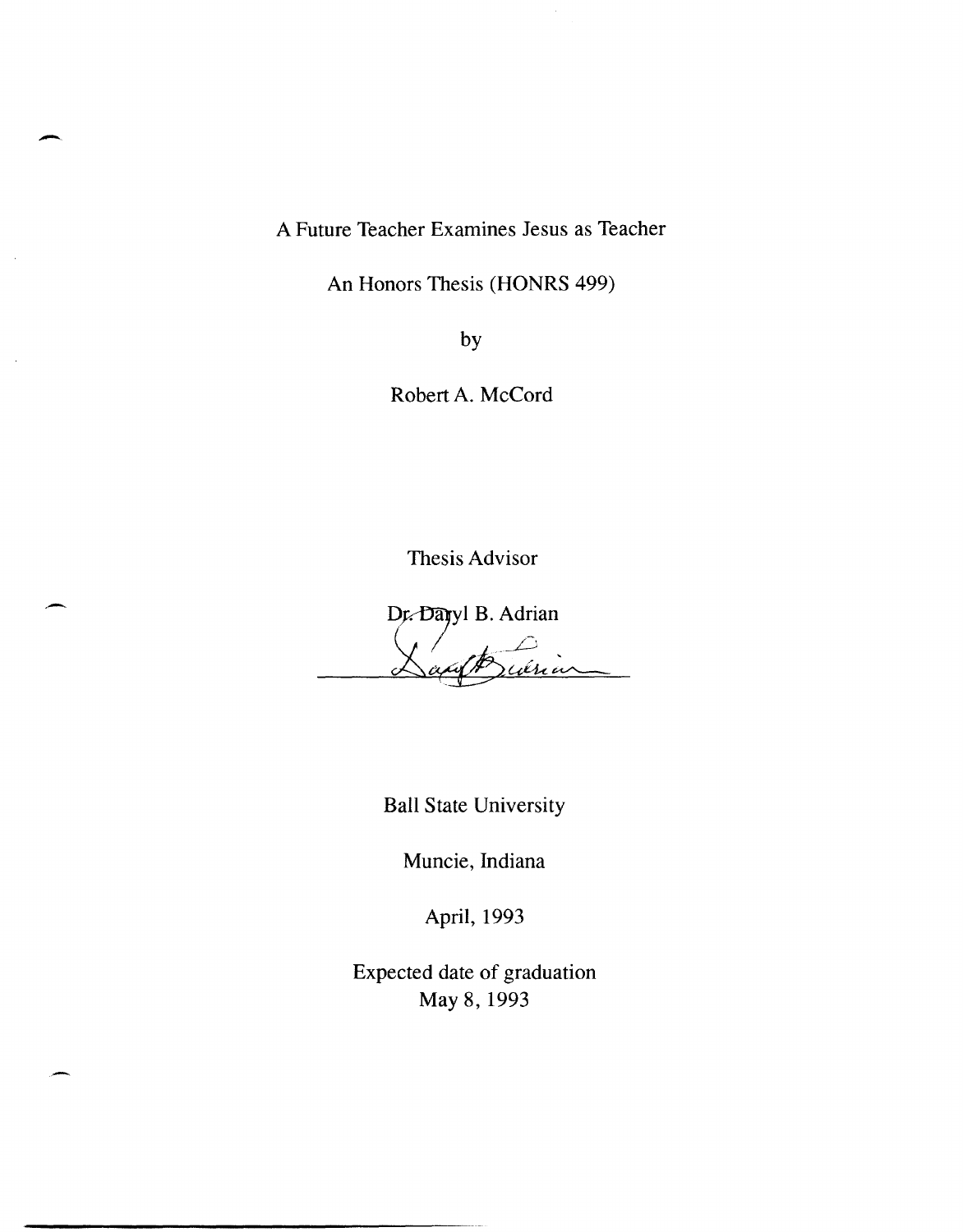$50$  $7$ *hcs*<sup>15</sup>  $L^{D}$ وحبير  $\mathcal{Z}^{\mathcal{U}}$ ووهبر  $.1334$ 

## Purpose of Thesis

-

-

This thesis examines Jesus' role as teacher, his teaching style and methodology, his audience, and his teaching environment. As a social studies education major at Ball State University, I have learned much about educational theory and teaching methods. As a student teacher, a Sunday School teacher, and even a substitute teacher, I have learned much about my own teaching style, methodology, and philosophy. It is in the light of what I have learned through these experiences that I examine Jesus as teacher.

## ACKNOWLEDGEMENTS

Thanks to Dr. Daryl B. Adrian, my thesis advisor, for his encouragement, helpful advice, guidance, enthusiasm, and patience. Thanks to Alexandria-Monroe High School, the school where I student taught, and specifically to English teacher Mrs. Barb Abernathy for her generous assistance in final layout and formatting. Deepest and most heartfelt thanks go to my wife, Toni. Without her encouragement and unwavering support this project would have never been completed. Finally, the greatest thanks goes to Jesus Christ. His example is my goal. His teaching is my guide.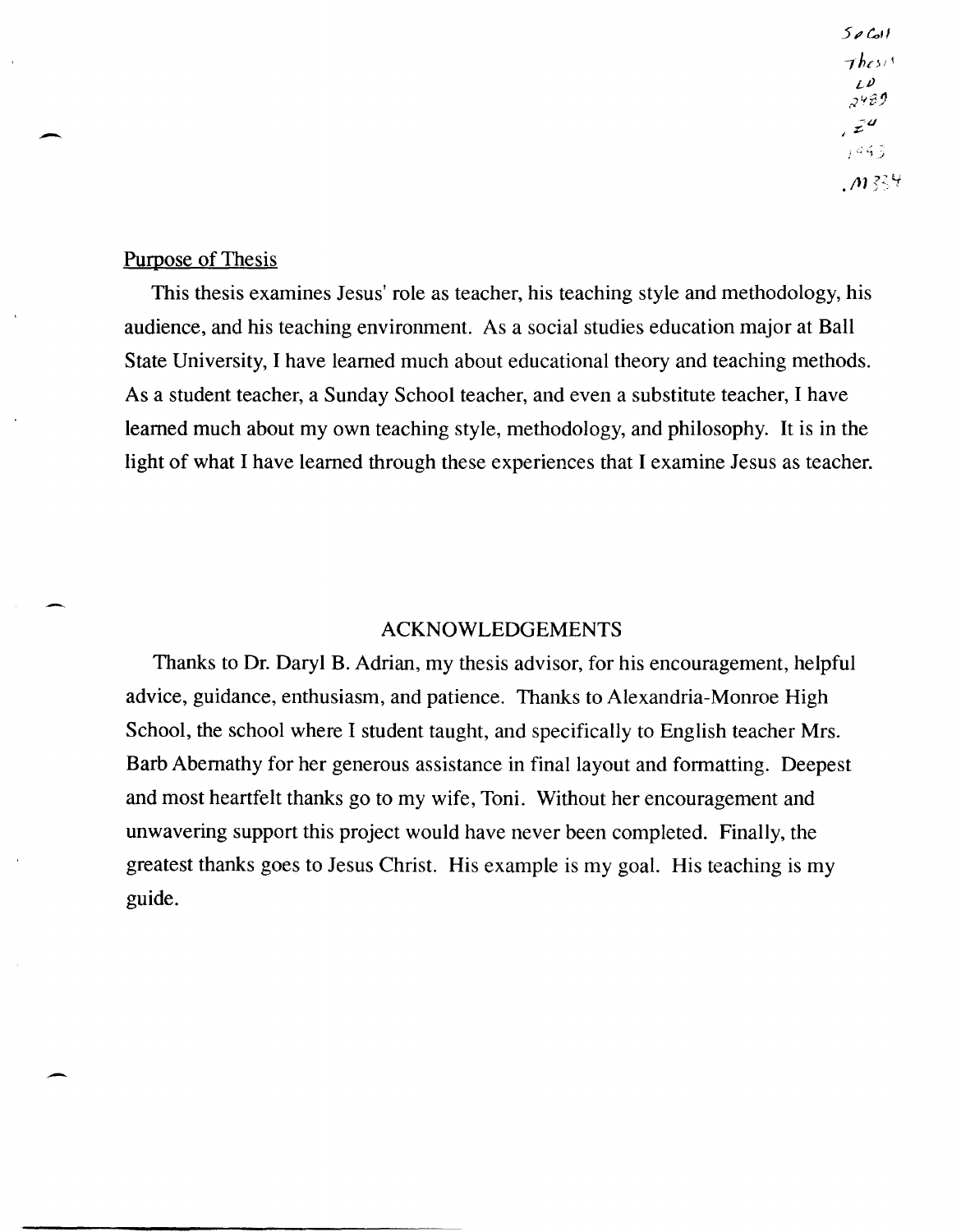H.G. Wells referred to Jesus Christ as "easily the most dominant figure in history" (Fosdick 50). Regardless of what one believes about Jesus as Son of God, Messiah, prophet, revolutionary, healer, or ambitious king, it is difficult to dispute Wells' statement of Jesus' place in history. Equally difficult to dispute is the fact that, although there are many roles we could attach to Jesus, he was a teacher. The four Gospels agree in so representing him (Mark 5:35; Matt. 12:38; Luke 18:18). Friend and foe alike thus spoke of him and thus addressed him. The Fourth Gospel represents Martha as telling her sister Mary, "The Teacher is here and is calling for you" (11 :28). This same writing suggests that the two inquiring followers of John the Baptist  $(1:38)$  called Jesus rabbi, which means "teacher," and that the weeping Mary at the tomb (20:16) addressed him as rabboni, which also means "teacher" (Laymon 121). The greek word most often used in the Gospels to describe what Jesus did is some form of the verb  $\delta_1\delta_2\delta_3\sigma_3$ , which means "teach" (Weigle 14).

-

-

-

Glover writes in his book, The Jesus of History (84), that "[Jesus] dealt with men, he taught and influenced them, and it is worth our study to understand how he did it—to master his methods" (Horne preface). In this paper I will examine Jesus' teaching methods, as well as discuss other aspects of his teaching, such as his teaching style, audience awareness, and teaching environment. I will also examine what I as a future educator can learn from this master teacher and to what extent Jesus' methodology, style, etc. compares to my own studies in educational theories and my limited experiences as a student teacher, substitute teacher, and Sunday School teacher.

To explore Jesus' role as teacher we must answer the questions "What did it mean to be a rabbi at that time?" and "What was Jesus like compared to other rabbis, or teachers, of his day?" The word rabbi means "my great one", "my master", as well as "teacher", and is a term of great respect (Derrett 55). Jesus was called "teacher" based on his teaching activities rather than any intellectual preparation in the synagogues or recognized official position in Jewish society (Tilden 163). The position of rabbi in Jewish society was held by rich,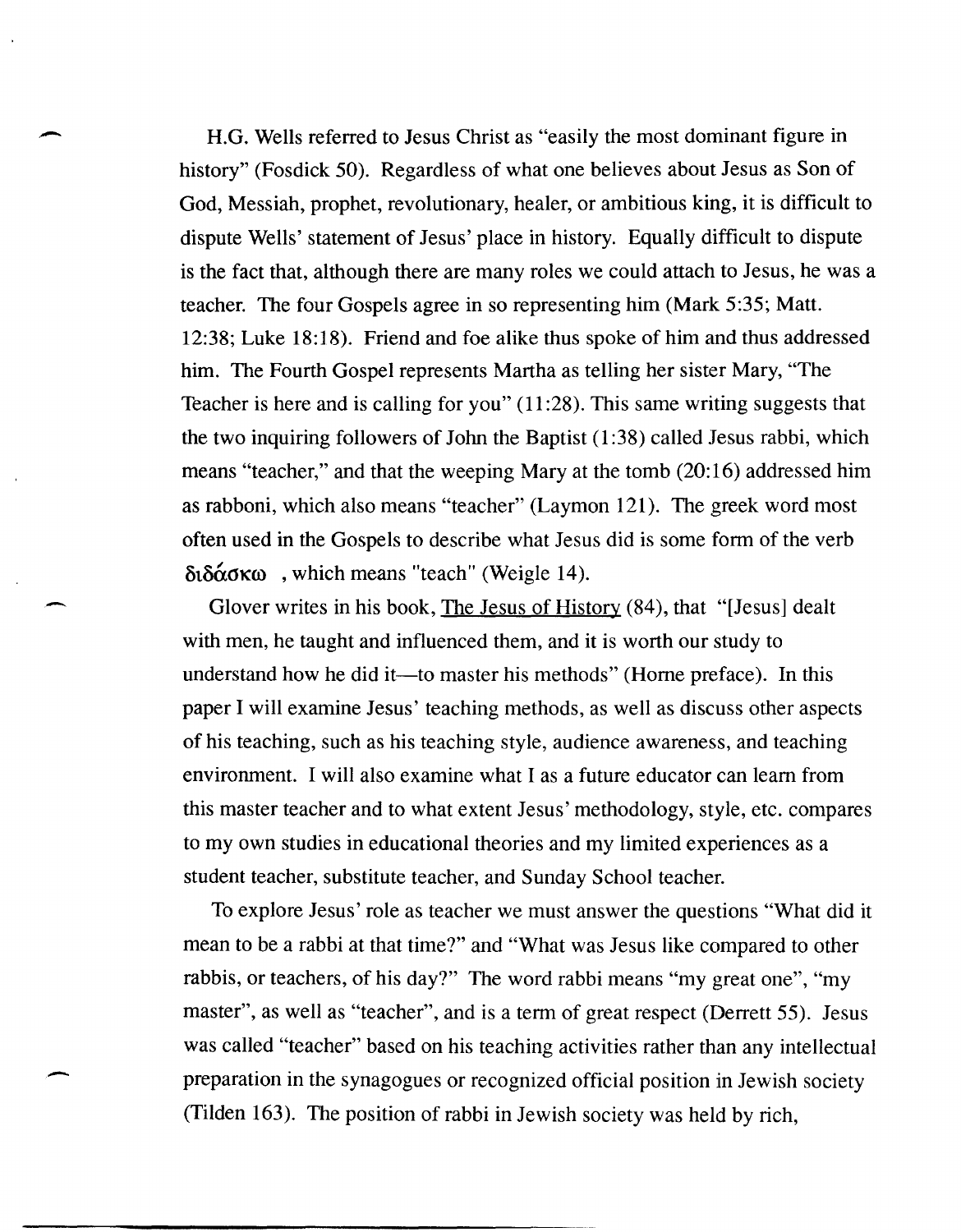politically eminent men who taught the Law, the moral and religious code handed down from the time of Moses. They not only taught the Law through strict, word perfect memorization and rehearsal but also interpreted it, enforced it, and judged people according to it (Derrett 146). Gunther Bornkamm describes the distinguishing characteristics of Jesus as rabbi in his book Jesus of Nazareth:

-

This rabbi differs considerably from the other members of his class. Even external facts reveal this difference. Jesus does not only teach in the synagogues, but also in the open field, on the shores of the lake, during his wanderings. And his followers are a strange crowd. Even those people are amongst them whom an official rabbi would do his best to avoid: women and children, tax collectors and sinners. Above all his manner of teaching differs profoundly from that of the other rabbis. A rabbi is an interpreter of Scripture. This lends authority to his office, an authority which has to prove itself from the given letter of Scripture ... Their authority is thus always a derived authority. Jesus' teaching, on the other hand, never consists merely in the interpretation of an authoritatively given sacred text, not even when words from Scripture are quoted. (57)

Matthew's gospel reinforces this last point: "...the crowds were amazed at his teaching because he taught as one who had authority, and not as the teachers of the law" (7:28-29). In other words, Jesus was not like the teachers of the Law in the authority of his teaching as well as in his teaching environment and style.

As Bomkamm mentions, Jesus' teaching atmosphere was a varied one. He taught on the hillside (Matt. 5:1, 24:3), standing in a boat pushed out from shore (Mark 4:1), along the highway (Mark 10:17), inside a home (Luke 5:19), and in the synagogues (Luke 4:16). Laymon suggests that Jesus must have been deep-chested and vigorous in his delivery in order to be able to speak to such large crowds in the open (122). And those whose attention he commanded were, as Bornkamm puts it, a "strange crowd." As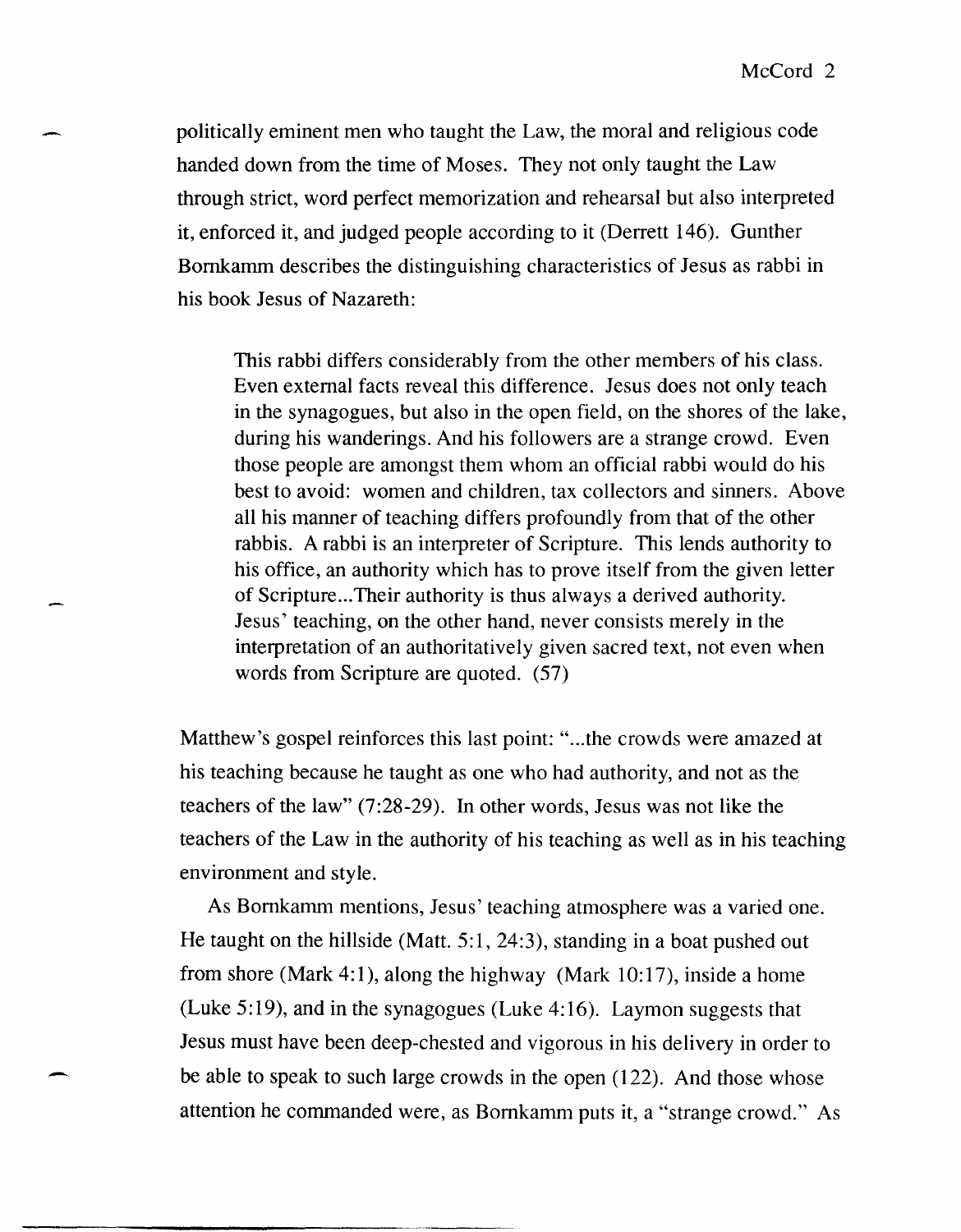we will see later, virtually no one was excluded from Jesus' teaching. Jesus was no respecter of persons. Rich and poor, young and old, man and woman, Jew and Gentile were found as students of Jesus. A description of his students and of his teaching atmosphere can be stated in two words: anyone, anywhere.

-

-

Style may be defined as a "characteristic mode of expression" (Webster's Dictionary). Teaching style can thus be considered the "characteristic mode" in which a teacher teaches. In other words, it is the general manner in which a teacher chooses to teach. Any teacher's style has its own characteristics and those characteristics dictate the methods which will be utilized. Jesus' teaching style can be observed as having at least three characteristics: natural, picturesque, and clear (Branscomb 103-108). His methods reflect these characteristics.

Jesus' teaching was natural, not formal. We never read of his having delivered a prepared address at a formal occasion. His teaching showed none of the planned character of a formal oration or sermon. However, this does not mean that systematic thinking did not precede his teaching or that it was carelessly put together. One might say that it could be described by the words, "ordered spontaniety" (Laymon 124). Rarely, if ever, did he announce a service for which he had a prepared sermon. Most of his teaching seems to have been extempore, and therefore completely informal. The occasion arose, and he spoke and taught what he had in mind (Branscomb 103). Unexpected remarks by a passer-by (Matt. 19:3), chance meetings along the way (Mark 10:17), sudden questions from the disciples (Luke  $11:1$ )—these were typical of the occasions which prompted Jesus' teaching. Possibly there were times when he knew he was expected to comment upon the lesson at synagogue. In such cases, he may have prepared his messages in advance. By and large, however, Jesus depended upon the developments of the day at hand to determine what he would say (Laymon 124).

Another example of Jesus' informality was his natural ability to be at ease with all sorts of persons. During Jesus' time, caste lines were sharply drawn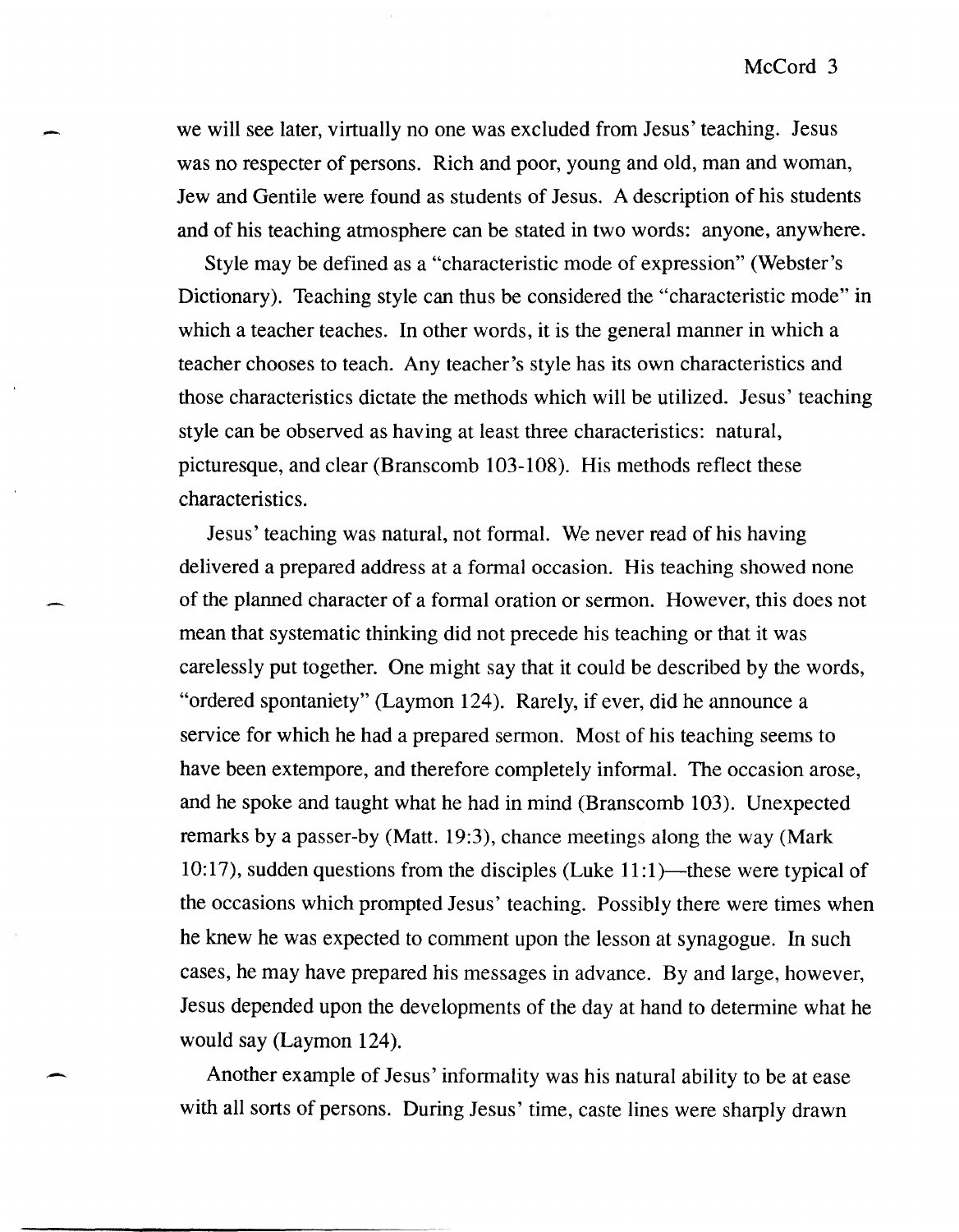and stiff conventionalities limited social intercourse between the sexes (Fosdick 53). Fosdick states:

-

-

--

He ate alike with Simon, the Pharisee, and with tax collectors and sinners ... alike in public and in private he associated with men and women on equal terms. He was at home with little children in their innocence and strangely enough at home too with conscience-stricken grafters like Zacchaeus. Respectable home-keeping women, such as Mary and Martha, could talk with him with natural frankness, but courtesans also sought him out as though assured that he would understand and befriend them. He lost from his discipleship the "rich young ruler" but Mark says he "loved him" and, as for the poor, his heart was always theirs. He was a loyal Jew, yet in a good Samaritan he portrayed incarnate unselfishness, and in a Roman centurion he found more faith than he had found in Israel. (53)

Jesus did not allow social standards to keep him from communicating with and teaching anyone. He was a teacher for all pupils and did not let race, gender, wealth, or social status keep him from teaching. Tilden states, "He shows a readiness to meet people in their own level of interest or concern, and he must in some way have radiated an atmosphere of approachableness" (171).

Among the teaching methods Jesus embraced, the method of interviewing and conversation can be seen as a tool or as an extension of his natural, informal style. He utilized one-on-one conversations to create a teaching experience. Branscomb comments, "Some of his greatest teaching was done in the ordinary give-and-take of mealtime conversation, or in answering questions individuals asked" (104). An excellent example of this is Jesus' conversation with the Samaritan woman at the well.

Two things stand out in this occurence. The first is Jesus' willingness to speak to the woman. In his day the woman of Samaria, who had had five husbands and now was living with a man who was not her husband, would never have been addressed by a Jewish rabbi, but Jesus had no regard for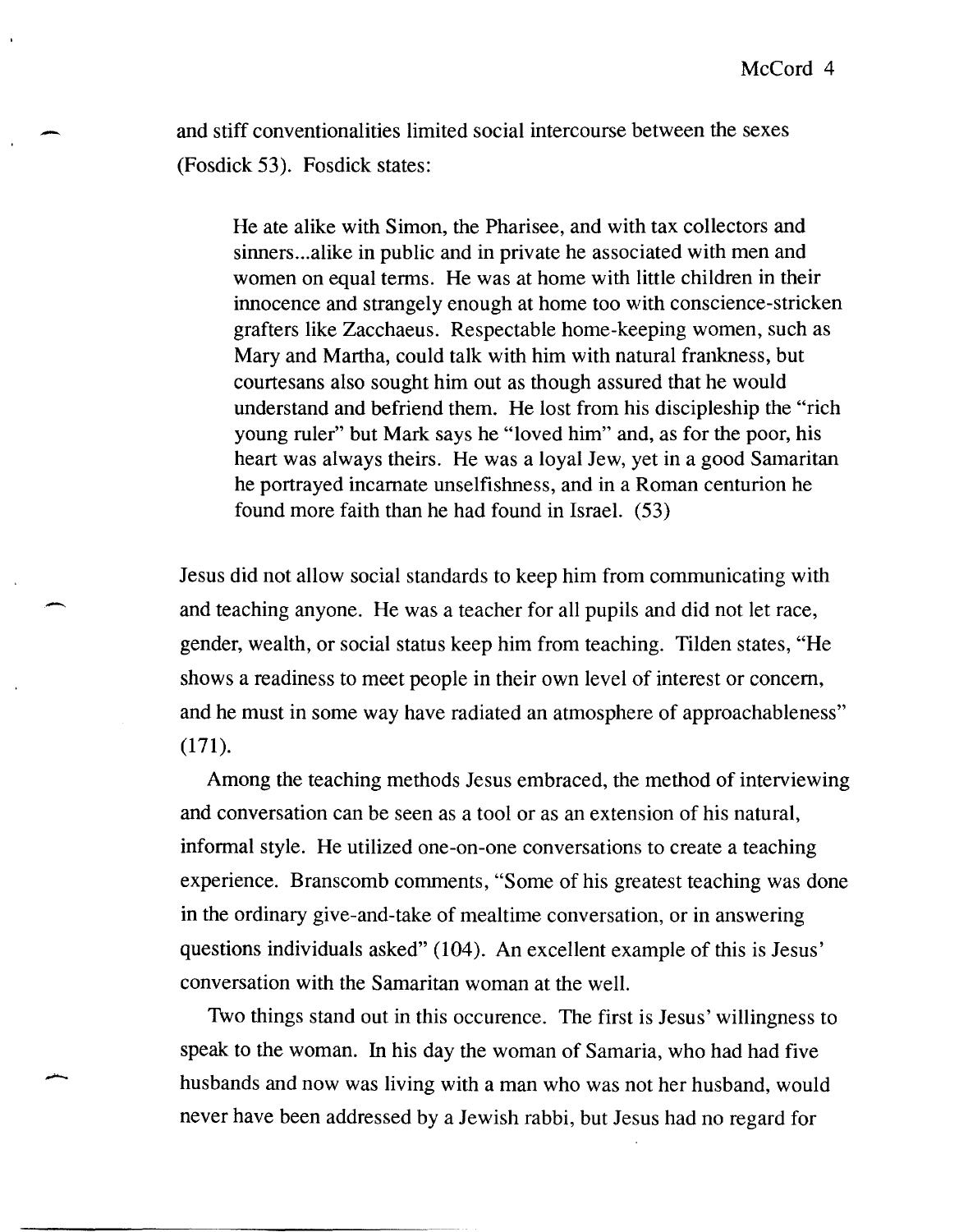such barriers (Fosdick 151). John's gospel tells us that Jesus' disciples "were surprised to find him talking with a woman" (4:27). Utilizing a conversational method of instruction, Jesus addressed her seven times and six times she responded. Jesus began the conversation in a casual and unassuming way by asking for a drink from the well. He then, almost shrewdly, used a give-andtake conversation to teach concepts about the Kingdom of God-his primary subject matter. It was as though his objective was to teach, no matter the situation. Tilden comments, "Jesus' method was to get people talking. He then tried to lead them to think more deeply than they had thought before" (171). In contemporary terms, this educational process is described as leading students to a higher-level of self-analysis and critical thinking (Bloom's Taxonomy).

-

-

As a social studies teaching major, a Sunday school teacher, a substitute teacher, and a student teacher, I feel strongly that much can be gained by studying Jesus' natural, informal style of teaching. Perhaps I feel so strongly because I myself use this same style in my teaching. While many teaching styles have merit and value and I do not claim to be a master teacher (for I am still only an apprentice), my teaching philosophy does reflect this approach. The most significant aspect of Jesus' teaching was that he minimized the distance between himself as teacher and his hearers. In what he did and said he did not construct a formal situation in which he communicated, "I am your teacher. You are my students. I am going to teach now. Now you will learn." Instead he drew on the inspriration of the moment. Branscomb states it this way: "He did not speak to the crowds of fisherfolk and peasants in the logical manner of a professor lecturing [in] a classroom. Nowhere do you find definitions of terms, premises laid down, deductions drawn" (105).

The best teacher is the one under whom students learn without realizing they are being taught. This can be possible by interacting on the same level as one's students (as Jesus did) by showing genuine concern and interest in their lives, by having an air of approachableness about oneself, and by always being ready to maximize a teaching opportunity when it arrives, possibly during everyday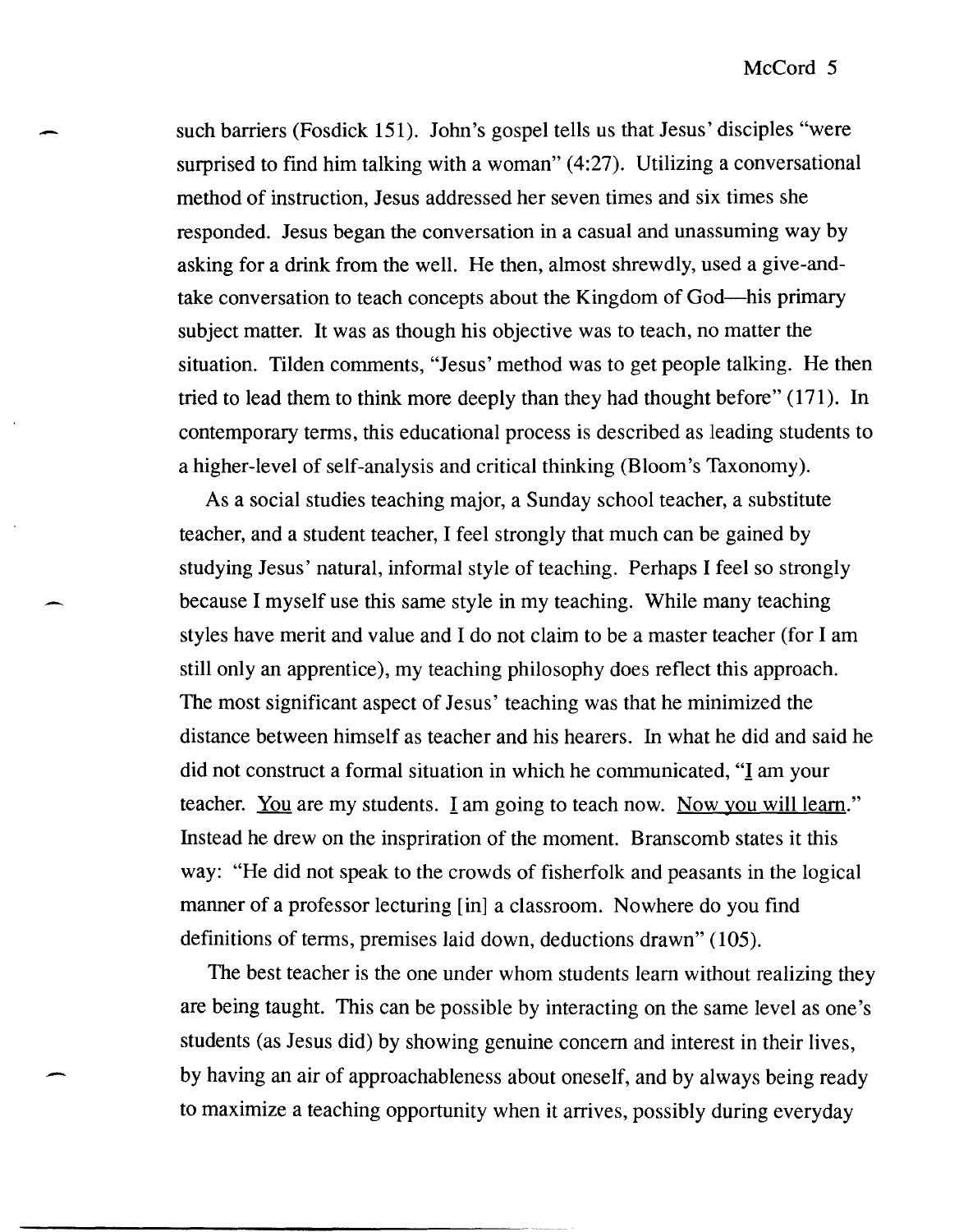conversation. This may seem difficult in the more formal environment of the school or classroom; but, I believe it is very possible. For instance, while student teaching I created an air of approachableness about myself that allowed students to feel free to speak with me. I did not see this as an opportunity to become "buddy-buddy" with the students but rather to teach them, to precipitate higher-level thinking and decision-making about themselves, society, etc. Jesus was, and I strive to be, a teacher at all times, prepared, alert, and flexible. Being a teacher is not simply an occupation, but a consuming way of life.

As a part of my education curriculum at Ball State University I took a class entitled, "Multicultural Education in a Pluralistic Society". The focus of this class was to help prevent me and other future teachers from being discriminatory in any way against students, their families, or co-workers. Jesus' teaching style was consistent with such a non-discriminatory style of teaching. He did not allow class, age, gender, race, or ethnicity to dictate his teaching or whom he taught. It is a tragedy if any teacher allows any of these to hinder or influence his or her teaching. I personally think few things are more important than the necessity of treating students fairly and equally and with respect no matter their socioeconomic status, race, age, gender, or ethnic background. Such just treatment will indirectly teach students the lesson of a lifetime—that discrimination and prejudice are wrong. And this Jesus did in all situations.

Jesus' teaching style can also be described as Branscomb notes, "picturesque, full of figures, illustrations, striking expressions, all of which made the meaning so clear that even the most ignorant could understand" (107). Indeed Jesus expressed himself so that he held the attention of his listeners, who sometimes numbered in the thousands and listened for hours on end. "He did not use the vocabulary of a religious functionary," Laymon writes  $(126)$ . Instead Jesus used real-life, everyday examples, exaggeration,

,-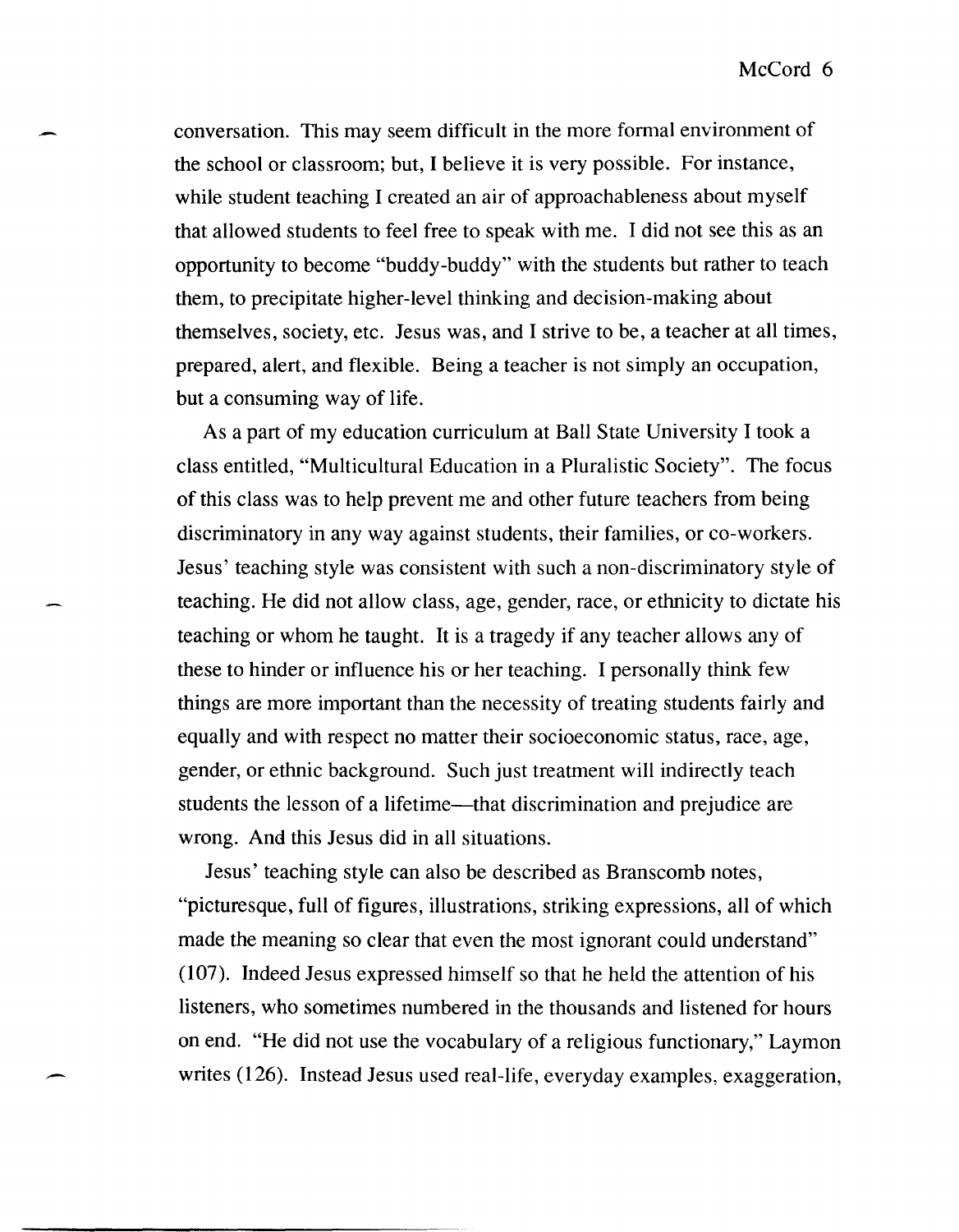hyperbole, metaphors, similes, and parables to make his point and solidify it in his pupils' memories.

Hyperbole, the use of exaggerated, extravagant statements, was exercised masterfully by Jesus to teach. Those who heard him teach could visualize in their minds' eyes the vivid images of people with logs in their eyes attempting to remove specks from others' eyes (Matt. 7:3-5); men straining out gnats and swallowing camels (Matt. 23:24); people plucking out their eyes and cutting off their hands in order to escape hell (Mark 9:43-47); dead men burying dead men (Matt. 8:22); a mountain, because someone prayed that it be done, being "taken up and cast into the sea" (Mark 11 :23). Fosdick writes:

Jesus' speech was packed with energy-vehement, vigorous, exuberant, often extravagant...Hyperbole was his native language ... There is no mistaking the kind of person who speaks like that. Young, dynamic, tremendously in earnest, such a person the crowds heard, and were convinced that something unique in their experience was happening. (52)

Jesus also employed metaphor and simile to make his teaching more concrete. Some examples include: "I send you out as sheep among wolves" (Luke 10:3); "Be as wise as serpents, and as harmless as doves" (Matt.  $10:16$ ); "O Jerusalem, Jerusalem... how often would I have gathered thy children together, even as a hen gathereth her chickens under her wings" (Luke 13:34); "You are the salt of the earth" (Matt. 5:13) (Brancomb 107). Instead of using abstract terms to describe concepts or conditions, Jesus uses concrete terms that incite meaningful visual images in the minds of his listeners.

The most striking and best known of Jesus' teaching methods was also an outgrowth of his picturesque style—the parable. A parable is a brief story with a moral or religious meaning. While we can not say that Jesus invented the parable, his substantial use of it was unprecedented in Judaism. Scholars have found only a handful in the Old Testament. The Gospels record sixty-five instances in which Jesus taught using a parable (Hinson 80). His use of

-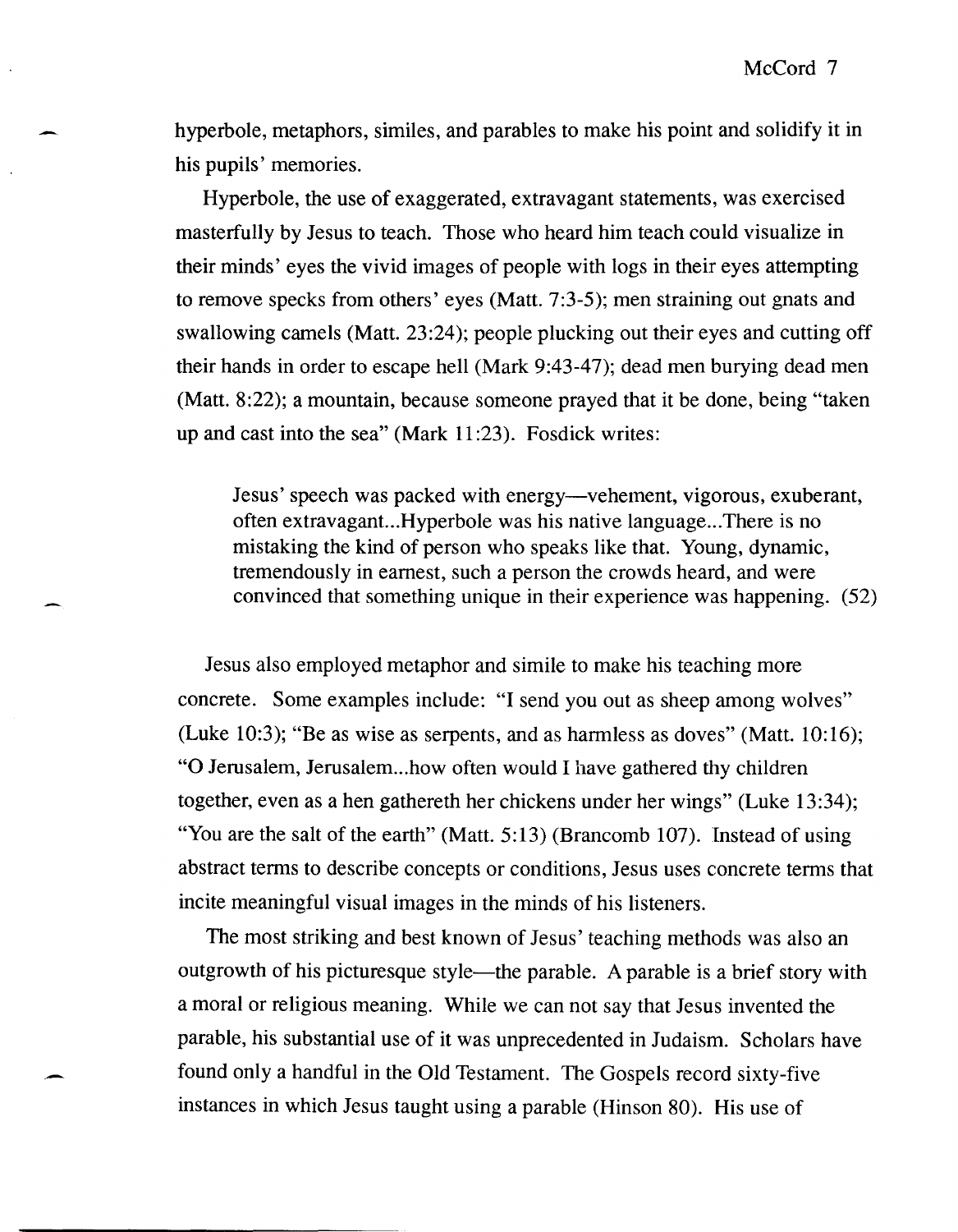parables was so extensive that Matthew makes special mention of the fact: "Jesus spoke all these things to the crowds in parables; he did not say anything to them without using a parable" (13:34). Jesus' parables are brief but dramatic and colorful. They present lifelike situations and true-to-life experiences, such as one might meet anytime in first-century Palestine. A farmer builds larger barns to accommodate an increased crop (Luke 12: 16- 21); a guest arrives at a wedding banquet improperly dressed (Matt. 22:1- 14); a traveler gets robbed on the highway (Luke  $10:29-37$ )—these are only three examples of the occasions which provide material for Jesus' parables. Laymon comments on Jesus' use of parables:

In light of the fact that Jesus put none of his teachings into writing but counted on the impression they made upon the minds of those who heard them, his selection of the parable form was a fortunate one. The people would not forget easily these fascinating stories. They could readily be repeated at family gatherings or while walking along the dusty road engaging a friend or chance acquaintance in conversation. (129)

The parable, as well as the other methods mentioned above, actively engaged Jesus' listeners in visualization while concretely setting in their minds vivid images to teach them the meanings of abstract concepts such as prayer, the Kingdom of God, or forgiveness.

One of the most constant and challenging tasks that a teacher faces is communicating abstract, difficult to understand ideas in ways that are understood by students. I believe Jesus met this challenge in a way that also teaches me how to better meet it. Jesus, who frequently dealt with lofty, abstract subject matter, showed proficient ability to bring the loftiest of ideas down to earth by packaging his teaching in vivid, exciting language, striking illustrations, and real-life, everyday examples. I feel this is a valuable method for me to master.

-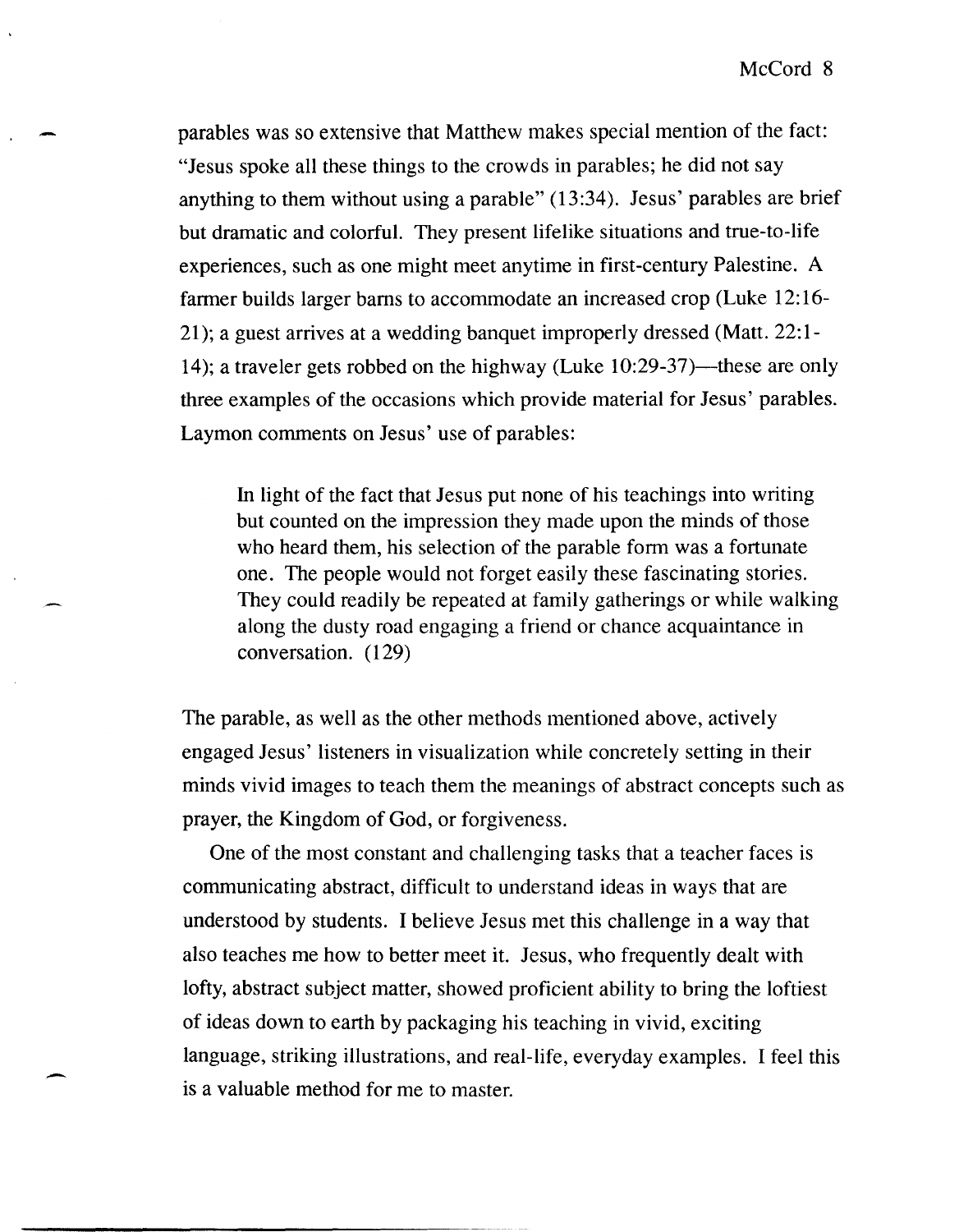This aspect of Jesus' picturesque style has been echoed in my teaching methods classes at Ball State. The practice of taking what students do not know (the subject matter) and applying it (by analogy) in some way to what they do know has been a widely encouraged one. The schema theory of reading and language comprehension reinforces this. In this way readers and listeners activate existing knowledge structures (schema) to interpret text either read or heard. Comprehension involves the matching of what the reader or listener already knows to a new message (Vacca, Vacca 15). Jesus definitely matched his message to what his students already knew, e.g. farming, weather, seasons, travel, etc. Rhein writes, "Today his methods have been given a title-experience centered. Modem education has seen the need for relating instruction to life. Otherwise it often remains meaningless" (56).

Derrett describes the populace that formed Jesus' audience as "impatient of abstracts, insistent upon practical relevance, eager to be entertained as well as instructed" (143). This description could easily be used to describe the populace of America's high school students today. Teachers are but one voice trying to be heard amid the din of television, movies, video games, music, and other entertainment that resounds in the world of the secondary school student. As it was for Jesus, picturesque, vivid, exciting, gripping language is a valuable tool to capture and keep the attention of students. "Eager to be entertained" does indeed describe today's students, as does "insistent upon practical relevance." Countless students have asked teachers countless times, "When are we ever going to use this in real life?" If a teacher can actively engage and enthrall students, as Jesus did, such questions will be few and far between.

Finally it can be said that Jesus' teaching was clear and easy to understand, not hidden or difficult to comprehend. This has been implied throughout the aforementioned. In his conversations, his discourses, his parables, and throughout his teaching, Jesus never left his listeners wondering what he meant or what he was really trying to say. Huge crowds of ordinary men, women, and children would spend all day listening to him, even forgetting their lunch in the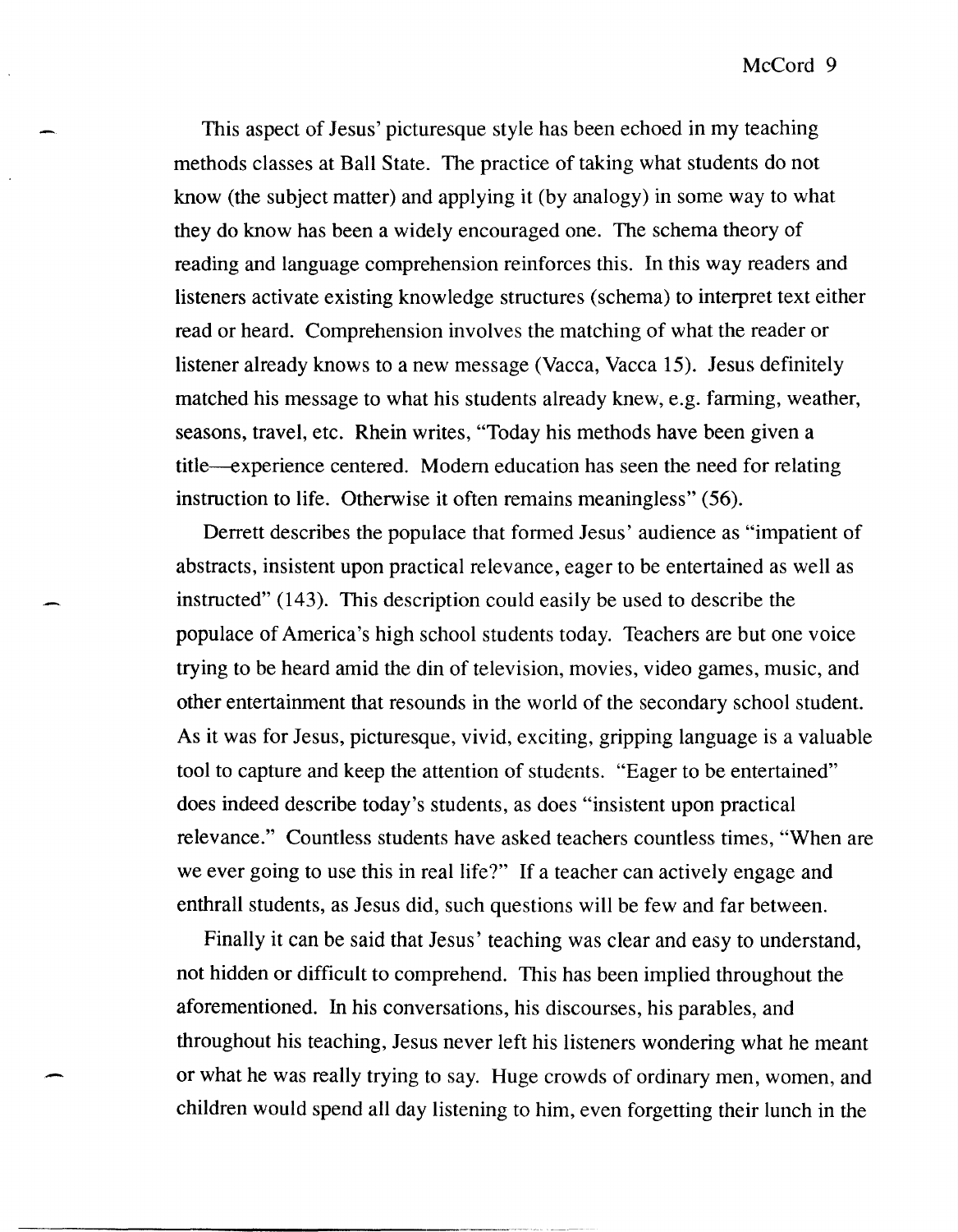eagerness with which they hung upon his words. From that fact alone we might infer that what he said was lucid, clear, easily understood (Bronscomb 108). Rhein writes:

-

-

Throughout, his style remains simple—never wordy. Each sentence, each word is chosen for a purpose and speaks directly to the point...His examples are well chosen for his audience. Simple, homely images abound for his flock of nomads. The political issues of the day are turned into moral teachings. (56)

Indeed throughout his teaching we never read of Jesus "beating around the bush" or not getting to the point. He teaches not with intellectual, lofty rhetoric but with popular, down-to-earth language appropriate for the particular audience.

Examples of this characteristic of Jesus' teaching can be found in the various methods already dicussed as well as in the multitude of short, pithy, almost proverbial statements he is recorded to have made, for example,

"Love your neighbor as you love yourself' (Matt. 22:39).

"Render unto Caesar that which is Caesar's and to God that which is God's" (Mark 12:17).

"Judge not lest you be judged" (Matt. 7:1).

"For everyone who exalts himself will be humbled, and he who humbles himself will be exalted" (Luke 14:11).

"Do unto others as you would have them do unto you" (Matt. 7:12). Laymon states, "Statements such as these were likely to be repeated over and over again by the followers of Jesus, for their form was conducive to both memorization and repetition" (127).

Another example of Jesus' clarity is his use of the object lesson, a practical illustration or example. In John 13, Jesus effectively used the object lesson when he washed the disciples' feet. The concept he was teaching is the importance of humility and service to one's fellow humans.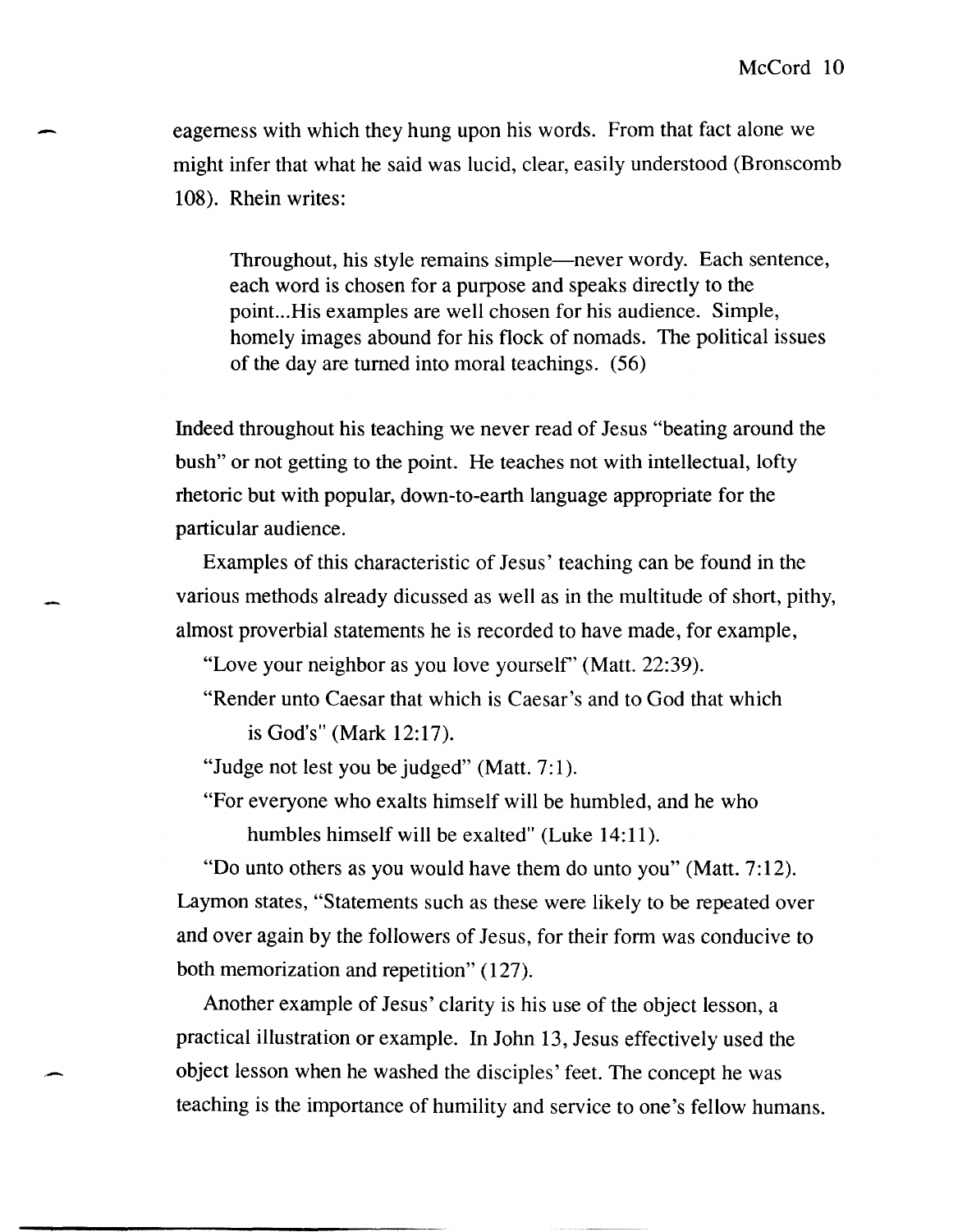To illustrate he "took off his outer clothing, and wrapped a towel around his waist...and he began to wash his disciples' feet, drying them with the towel that was wrapped around him"  $(v, 4, 5)$ . In a land and at a time when most people walked along dusty roads to travel anywhere, it was customary to have one's feet washed whenever one entered a home. This task was reserved for the lowliest of servants. Jesus used this fact to his advantage to drive home his point. To the shock and surprise of his disciples, Jesus was taking on this role. When he finished he said, "Do you understand what I have done for you?...I have set an example for you that you should do as I have done for you... Now that you know these things you will be blessed if you do them" (v.12-17). All the components of an object lesson are shown: demostration, evaluation, explanation, and application. Weigle observes, "Jesus identified himself with his message. He lived it. He proclaimed and taught... not only by what he said, but by what he did and was" (99).

-

Swiss educator Johann Heinrich Pestalozzi (1746-1827) is known as the "father of the object lesson." He believed all learning comes through the senses and teaching should likewise be sensory. To this end he "devised" the object lesson. Pestalozzi urged that lessons be based on sense experience originating in the leamer's home and family life (Ornstein, Levine 128). What could be more sensory than getting one's filthy feet washed? Or more related to home life than watching one's master wash one's feet like a common household servant? Jesus seemed to agree with Pestalozzi's principles of the effective use of the object lesson.

Comenius (1592-1670), a pioneer in educational reform, proposed nine principles of teaching. The first three state: 1) teaching should involve presentation of the object or idea in a concrete and direct way; 2) teaching should involve practical application to everyday life; 3) whatever is taught should be presented in a straightfoward and uncomplicated way (Ornstein, Levine 121). Jesus' clear teaching methodology and style embodied these principles. Indeed "straightfoward" and "uncomplicated" accurately describe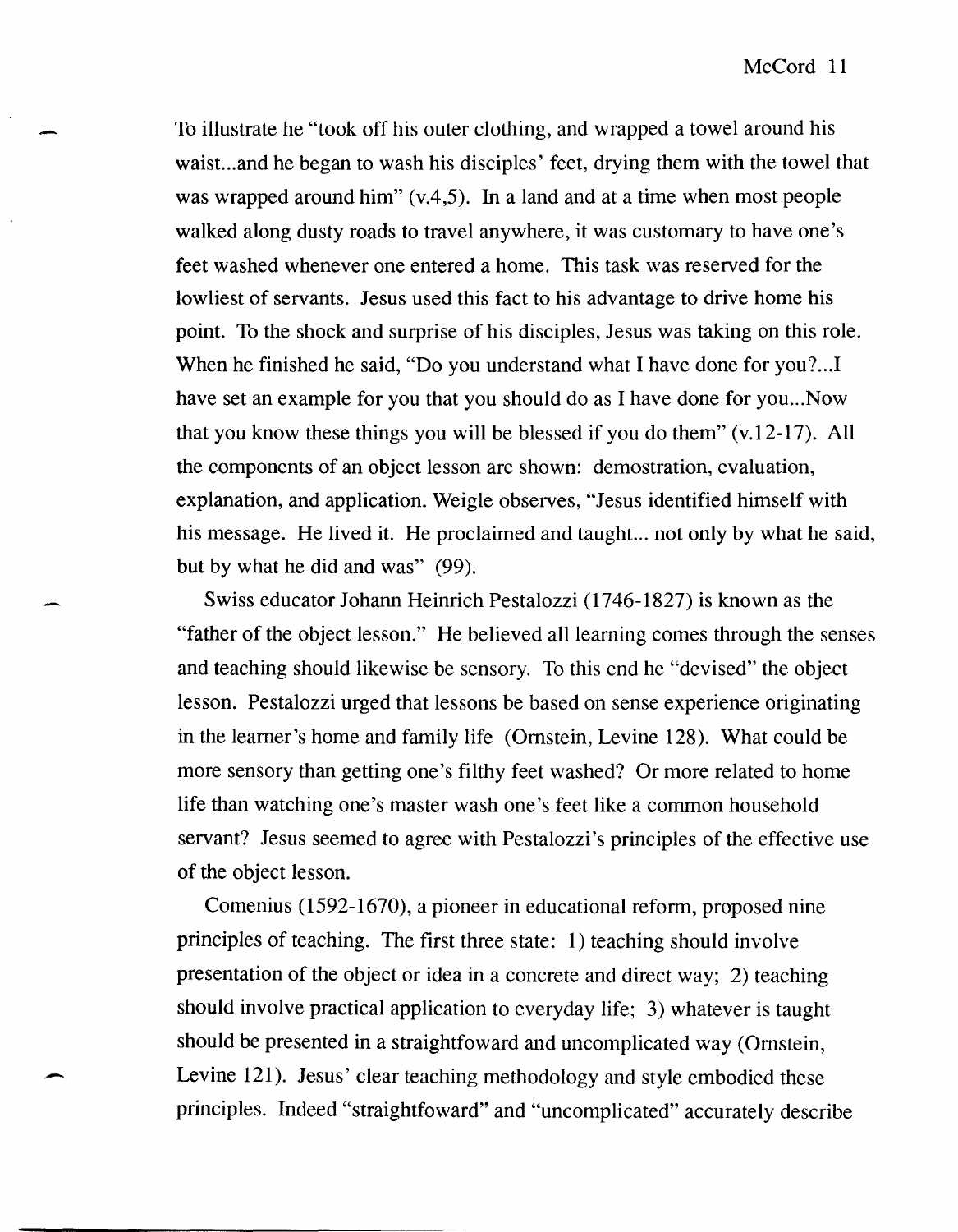Jesus' teaching. I see obvious and immeasurable value in clarity of teaching. For is teaching that is unclear actually teaching? I think not. Instruction, edification, correction, encouragement, motivation, evaluation, even self-actualization are all a part of education. These do not occur amid confusion or complication; but rather through clarity of message, transparency of thought, and forthrightness of teaching. According to my philosophy, teaching, by definition, is clear-and that Jesus exemplified in his teaching.

Glover's conviction, noted at the beginning of this paper, is also my own: "It is worth our study to understand how [Jesus taught]-to master his methods." By mastering his methods, by studying his teaching style, I as a future educator can gain insight into not only how to teach effectively, but how to be an effective teacher. For an effective teacher does more than simply educate or meet objectives; he or she relates to students, motivates them to higher-level thinking, does not discriminate between them, captures their attention, does not confuse them, but rather meets them at their level. Jesus demonstrated this effectiveness supurbly in his teaching style and methodology, which can be described as informal, picturesque, and clear. This description is also accurate concerning my own teaching style and methodology. My teaching philosophy states that students learn more in an informal, relaxed environment in which they feel comfortable with their teacher, when their minds are engaged and their attention captured, and when material is presented at their level in a clear, easy to understand manner. All this can be seen in Jesus' teaching-teaching that captured hearers like Nicodemus, who declared, "Rabbi, we know that you are a teacher who has come from God" (John 3:2).